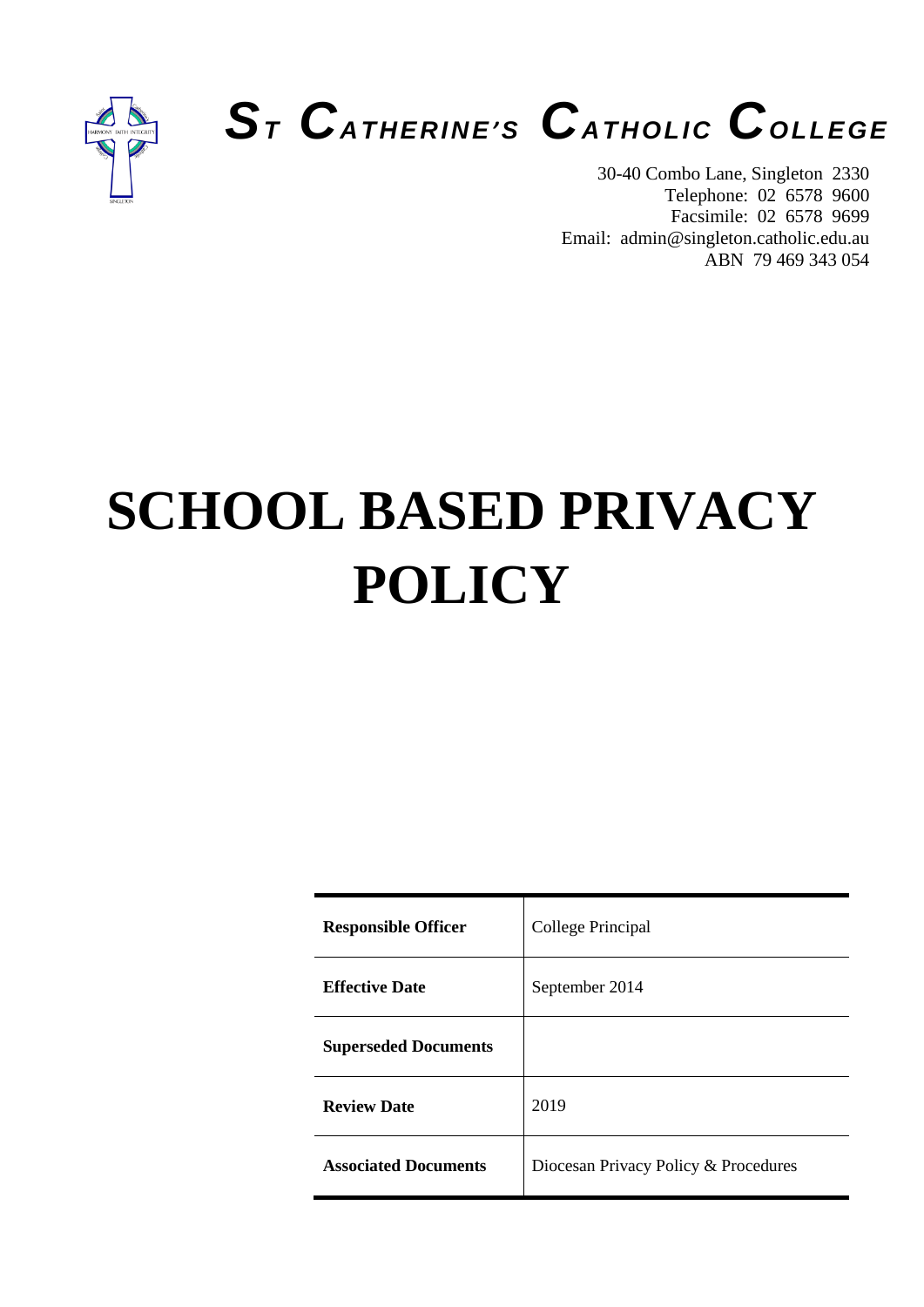## **Privacy Policy**

## **CONTENTS**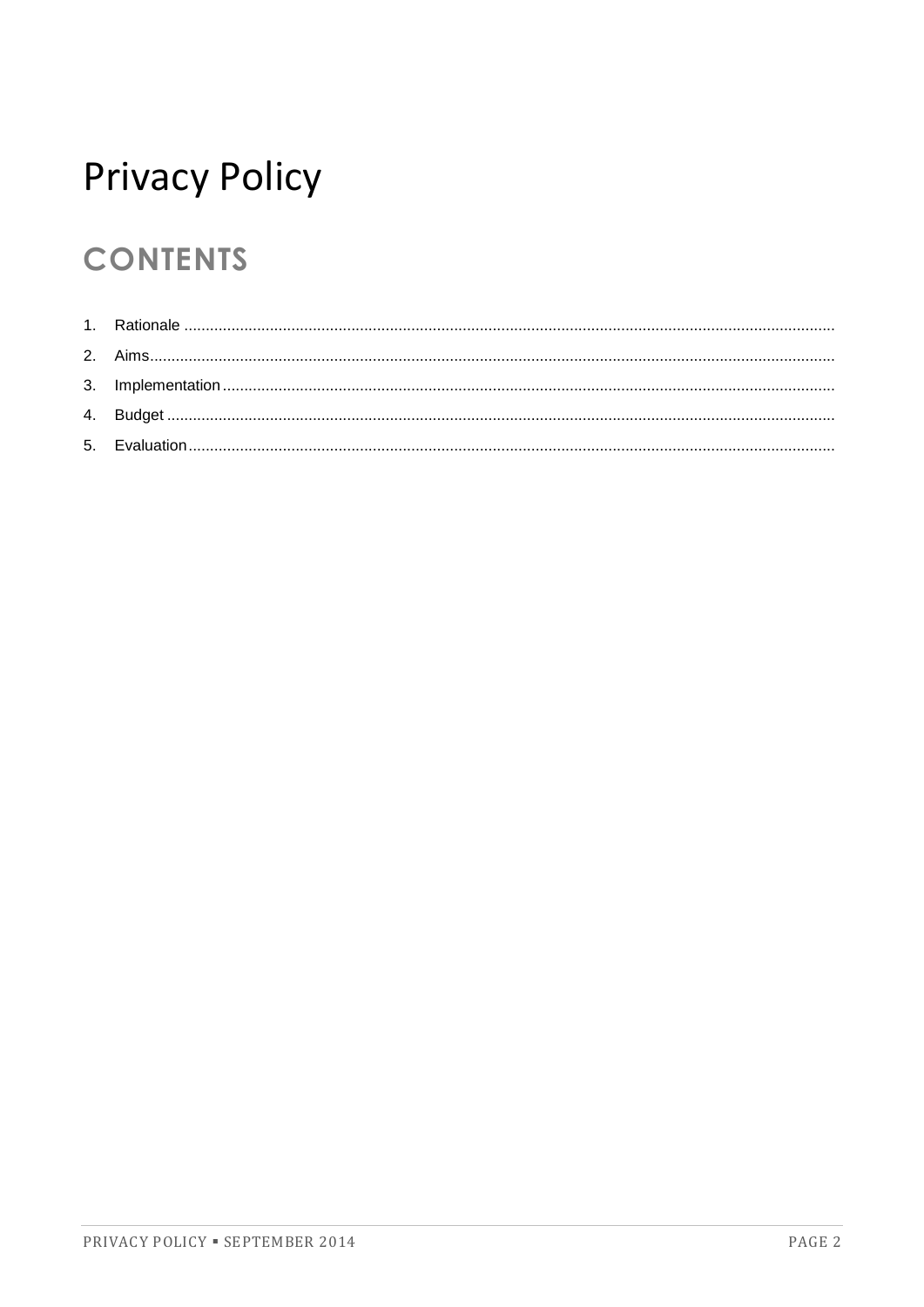## **1. RATIONALE**

This Privacy Policy applies to the Diocese of Maitland-Newcastle Catholic Schools Office (CSO) and St Catherine's Catholic College conducted by the CSO and sets out how personal information provided to or collected by the CSO and St Catherine's Catholic College, is managed.

St Catherine's Catholic College is bound by the Australian Privacy Principles (APPS) contained in the Commonwealth *Privacy Act 1988*. In relation to health records, St Catherine's Catholic College is also bound by the Health Privacy Principles contained in the *Health Records and Information Privacy Act 2002*.

St Catherine's Catholic College may, from time to time, review and update this Privacy Policy to take account of new laws and technology, changes to St Catherine's Catholic College operations and practices, and to make sure it remains appropriate to the changing school environment.

### **2. AIMS**

This policy aims to:

2.1 Ensure that St Catherine's Catholic College complies at all times with its obligations under the *Privacy Act 1988* (Cth) as amended by the *Privacy Amendment (Enhancing Privacy Protection) Act 2012*.

### **3. IMPLEMENTATION**

3.1 The Privacy Policy is to be implemented immediately.

The following information details implementation procedures:

#### **3.2 What kind of personal information is collected and how is it collected?**

The type of information St Catherine's Catholic College collects and holds includes (but is not limited to) personal information, including health and other sensitive information, about:

- Pupils and parents and/or carers and guardians (parents) before, during and after the course of a pupil's enrolment at St Catherine's Catholic College; e.g. at the time of enrolment or when enrolment details change
- Job applicants, staff members, volunteers and contractors; and
- Other people who come into contact with St Catherine's Catholic College.

**Personal information you provide:** St Catherine's Catholic College will generally collect personal information held about an individual by way of forms filled out by parents or pupils, face-to-face meetings and interviews, emails and telephone calls. On occasions people other than parents and pupils provide personal information.

**Personal information provided by other people:** In some circumstances St Catherine's Catholic College may be provided with personal information about an individual from a third party; for example, a report provided by a medical professional or a reference from another school.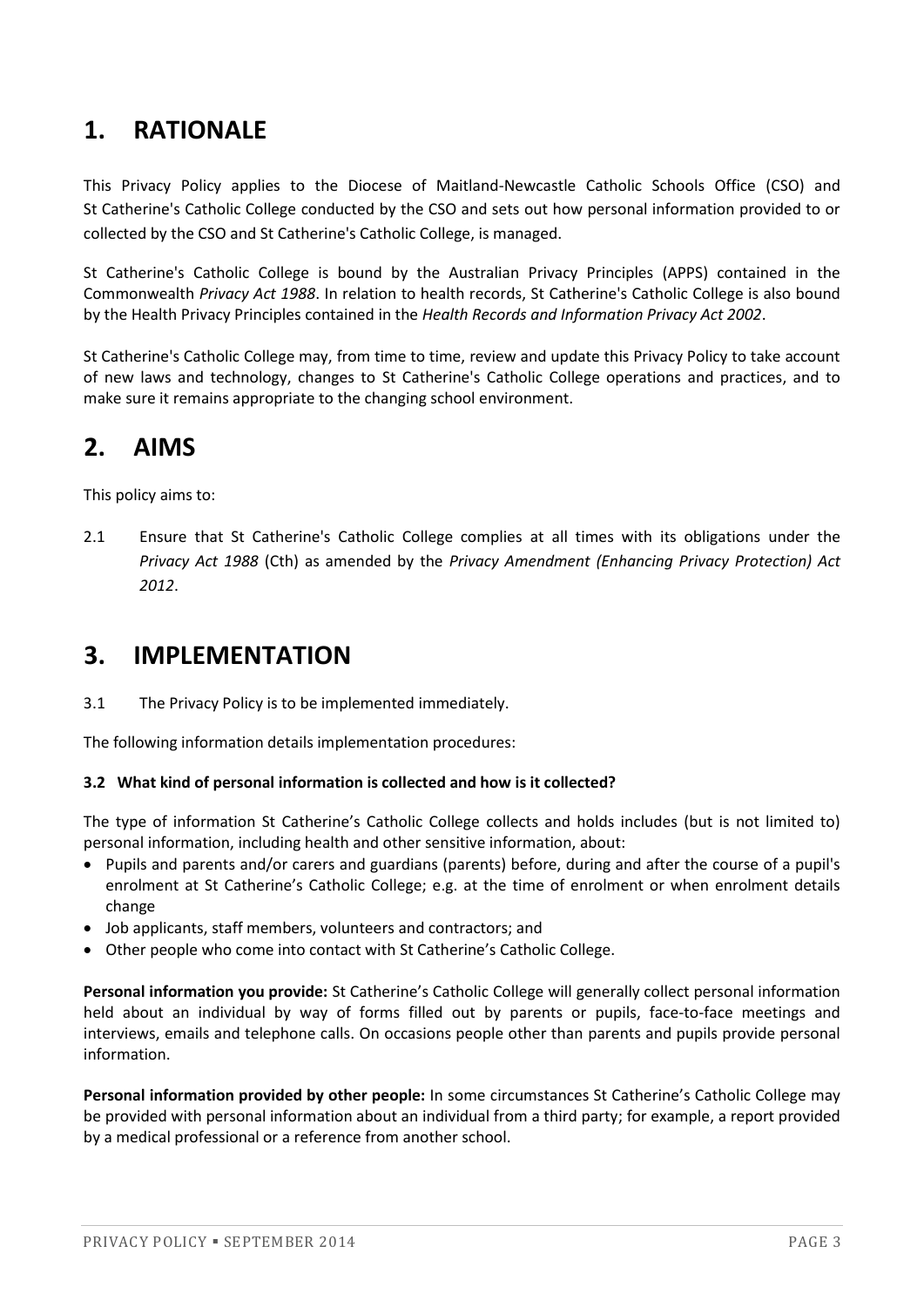**Exception in relation to employee records:** Under the *Privacy Act* and *Health Records and Information Privacy Act 2002* (NSW), the Australian Privacy Principles and Health Privacy Principles do not apply to an employee record. As a result, this Privacy Policy does not apply to St Catherine's Catholic College treatment of an employee record, where the treatment is directly related to a current or former employment relationship between the St Catherine's Catholic College and employee.

#### **3.3. How will St Catherine's Catholic College use the personal information you provide?**

St Catherine's Catholic College will use personal information it collects from you for the primary purpose of collection, and for such other secondary purposes that are related to the primary purpose of collection and reasonably expected, or to which you have consented.

**Pupils and Parents:** In relation to personal information of pupils and parents, the primary purpose of collection is to enable **St Catherine's Catholic College** to provide schooling for the pupil. This includes satisfying the needs of parents, the needs of the pupil and the needs of the CSO and St Catherine's Catholic College throughout the whole period the pupil is enrolled at the school.

The purposes for which **St Catherine's Catholic College** will use personal information of pupils and parents include:

- keeping parents informed about matters related to their child's schooling, through correspondence, newsletters and magazines;
- day-to-day administration;
- looking after pupils' educational, social, spiritual and medical wellbeing;
- seeking donations and marketing for the school; and
- satisfying the CSO and **St Catherine's Catholic College's** legal obligations and allowing the school to discharge its duty of care.

In some cases where **St Catherine's Catholic College** requests personal information about a pupil or parent, if the information requested is not obtained, **St Catherine's Catholic College** may not be able to enrol or continue the enrolment of the pupil or permit the pupil to take part in a particular activity.

**Job applicants, staff members and contractors:** In relation to personal information of job applicants, staff members and contractors, **St Catherine's Catholic College** primary purpose of collection is to assess and (if successful) to engage the applicant, staff member or contractor, as the case may be.

The purposes for which **St Catherine's Catholic College** uses personal information of job applicants, staff members and contractors include:

- in administering the individual's employment or contract, as the case may be;
- for insurance purposes;
- seeking funds and marketing for the school; and
- to satisfy the CSO and the **St Catherine's Catholic College's** legal obligations, for example, in relation to child protection legislation.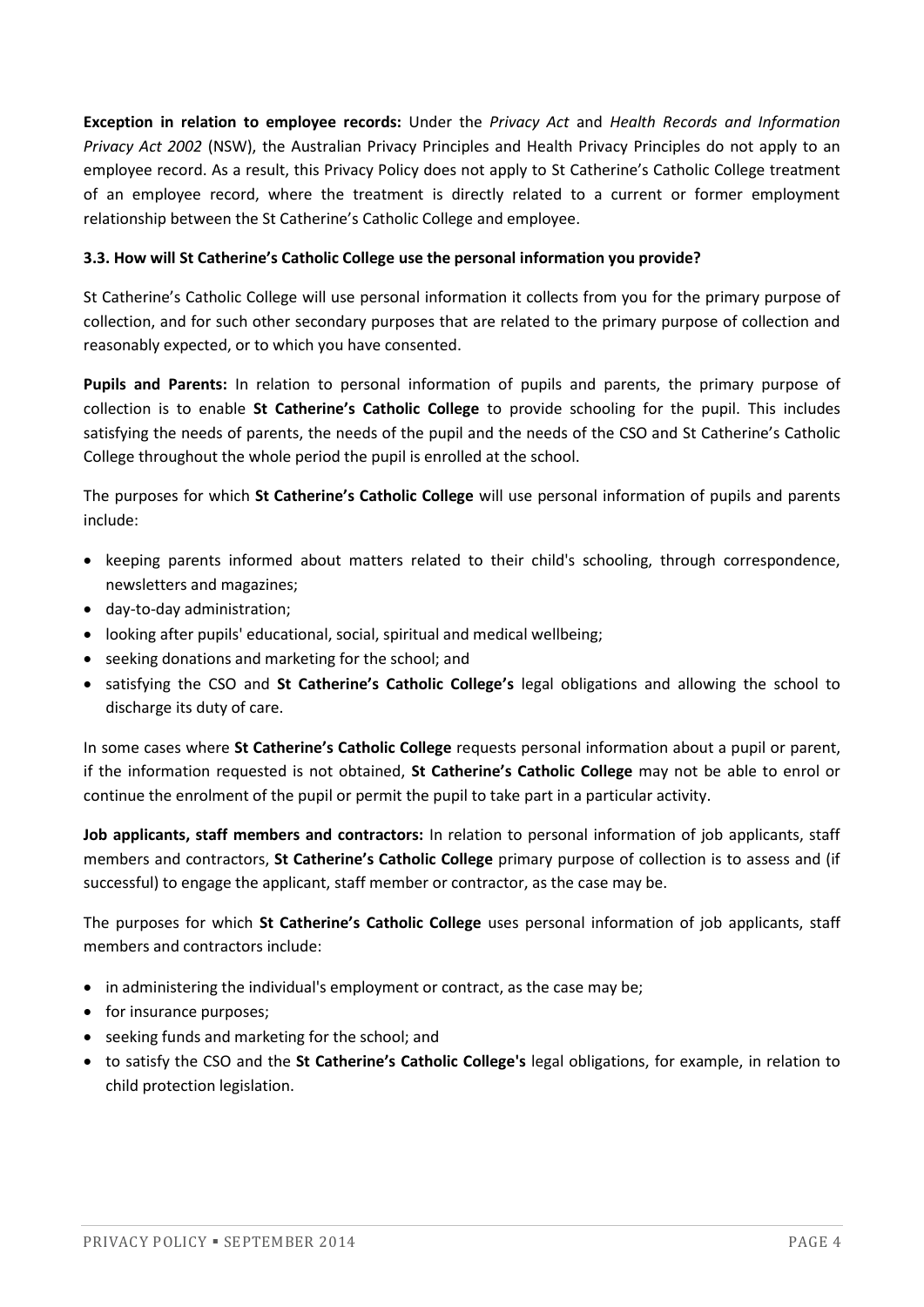**Volunteers:** Personal information about volunteers who assist the school in its functions or conduct associated activities, such as [alumni associations], to enable **St Catherine's Catholic College** and the volunteers to work together.

**Marketing and fundraising: St Catherine's Catholic College** treats marketing and seeking donations for the future growth and development of the school as an important part of ensuring that **St Catherine's Catholic College** continues to be a quality learning environment in which both pupils and staff thrive. Personal information held by a school may be disclosed to an organisation that assists in the school's fundraising, for example, the school's Foundation or alumni organisation.

Parents, staff, contractors and other members of the wider school community may from time to time receive fundraising information. School publications, like newsletters and magazines, which include personal information, may be used for marketing purposes.

**Exception in relation to related schools:** The Privacy Act allows St Catherine's Catholic College, being legally related to each of the other schools conducted by the CSO, to share personal (but not sensitive) information with other schools conducted by the CSO. Other CSO schools may then only use this personal information for the purpose for which it was originally collected by the CSO. This allows schools to transfer information between them, for example, when a pupil transfers from one CSO school to another.

#### **Who might a workplace disclose personal information to and store your information with?**

Personal information, including sensitive information, held about an individual can be disclosed to:

- another school;
- government departments;
- the local parish;
- medical practitioners;
- people providing services to the school, including specialist visiting teachers, counsellors and sports coaches;
- recipients of school publications, such as newsletters and magazines;
- Parents:
- anyone you authorise the school to disclose information to; and
- anyone to whom we are required to disclose the information by law.

**Sending and storing information overseas: St Catherine's Catholic College** may disclose personal information about an individual to overseas recipients, for example, to facilitate a school exchange. However, **St Catherine's Catholic College** will not send personal information about an individual outside Australia without:

- obtaining the consent of the individual (in some cases this consent will be implied); or
- otherwise complying with the Australian Privacy Principles or other applicable privacy legislation.

**St Catherine's Catholic College** may also store personal information in the 'cloud', which may mean that it resides on servers which are situated outside Australia.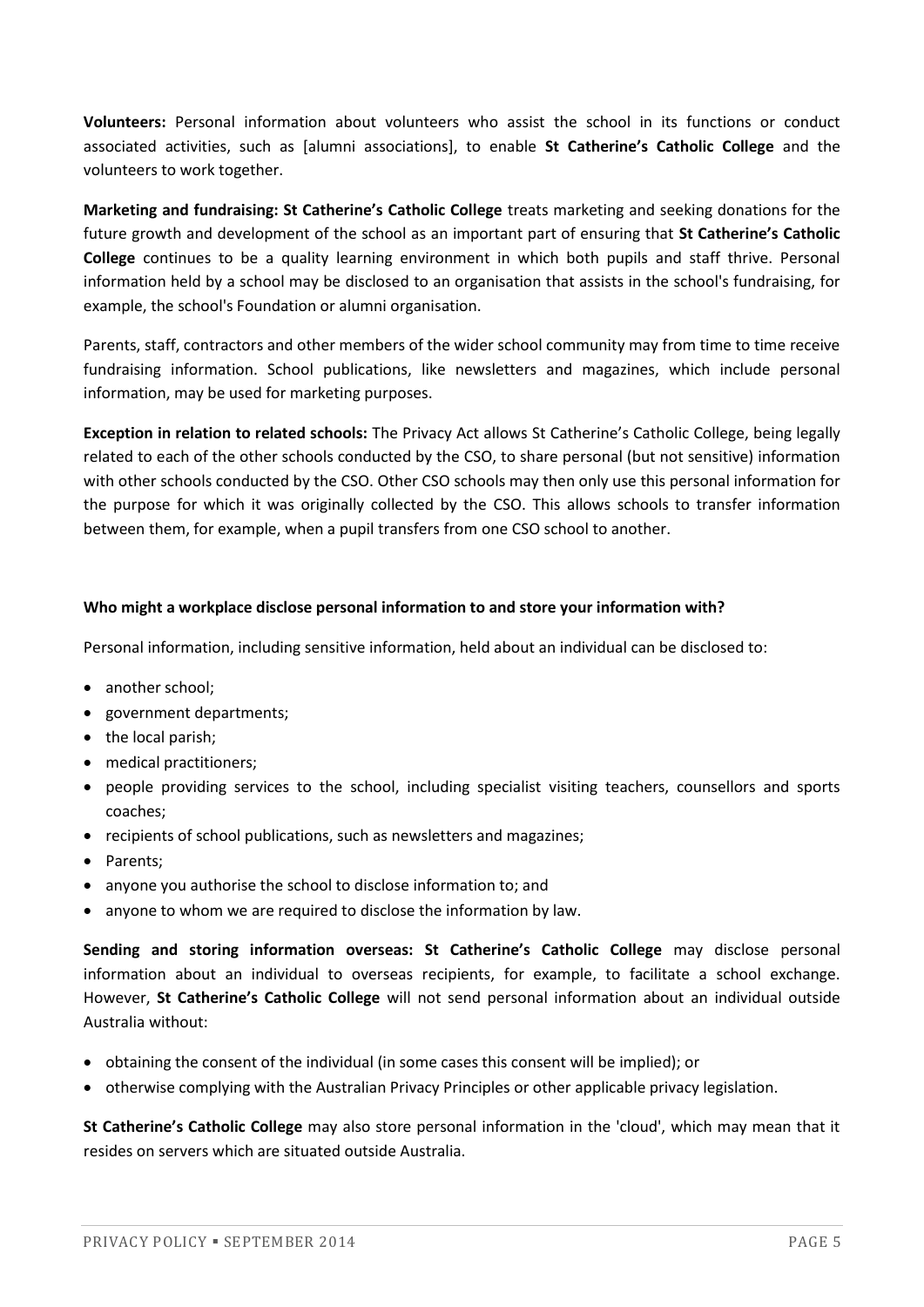#### **3.5 How does St Catherine's Catholic College treat sensitive information?**

In referring to 'sensitive information', **St Catherine's Catholic College** means: information relating to a person's racial or ethnic origin, political opinions, religion, trade union or other professional or trade association membership, philosophical beliefs, sexual orientation or practices or criminal record, that is also personal information; health information and biometric information about an individual.

Sensitive information will be used and disclosed only for the purpose for which it was provided or a directly related secondary purpose, unless you agree otherwise, or the use or disclosure of the sensitive information is allowed by law.

#### **3.6 Management and security of personal information**

Staff are required to respect the confidentiality of personal information and the privacy of individuals.

Each workplace has in place steps to protect the personal information it holds from misuse, interference and loss, unauthorised access, modification or disclosure by use of various methods including locked storage of paper records and password access rights to computerised records.

#### **3.7 Access and correction of personal information**

Under the Commonwealth *Privacy Act* and *Health Records Act*, an individual has the right to obtain access to any personal information which the CSO or a school holds about them and to advise the CSO or **St Catherine's Catholic College** of any perceived inaccuracy. There are some exceptions to this right set out in the Act. Pupils will generally be able to access and update their personal information through their parents, but older pupils may seek access and correction themselves.

There are some exceptions to these rights set out in the applicable legislation.

To make a request to access or update any personal information the CSO or St Catherine's Catholic College holds about you or your child, please contact the CSO or the school in writing.

The CSO or **St Catherine's Catholic College** may require you to verify your identity and specify what information you require. **St Catherine's Catholic College** may charge a fee to cover the cost of verifying your application and locating, retrieving, reviewing and copying any material requested. If the information sought is extensive, the school will advise the likely cost in advance. If we cannot provide you with access to that information, we will provide you with written notice explaining the reasons for refusal.

#### **3.8 Consent and rights of access to the personal information of pupils**

**St Catherine's Catholic College** respects every parent's right to make decisions concerning their child's education.